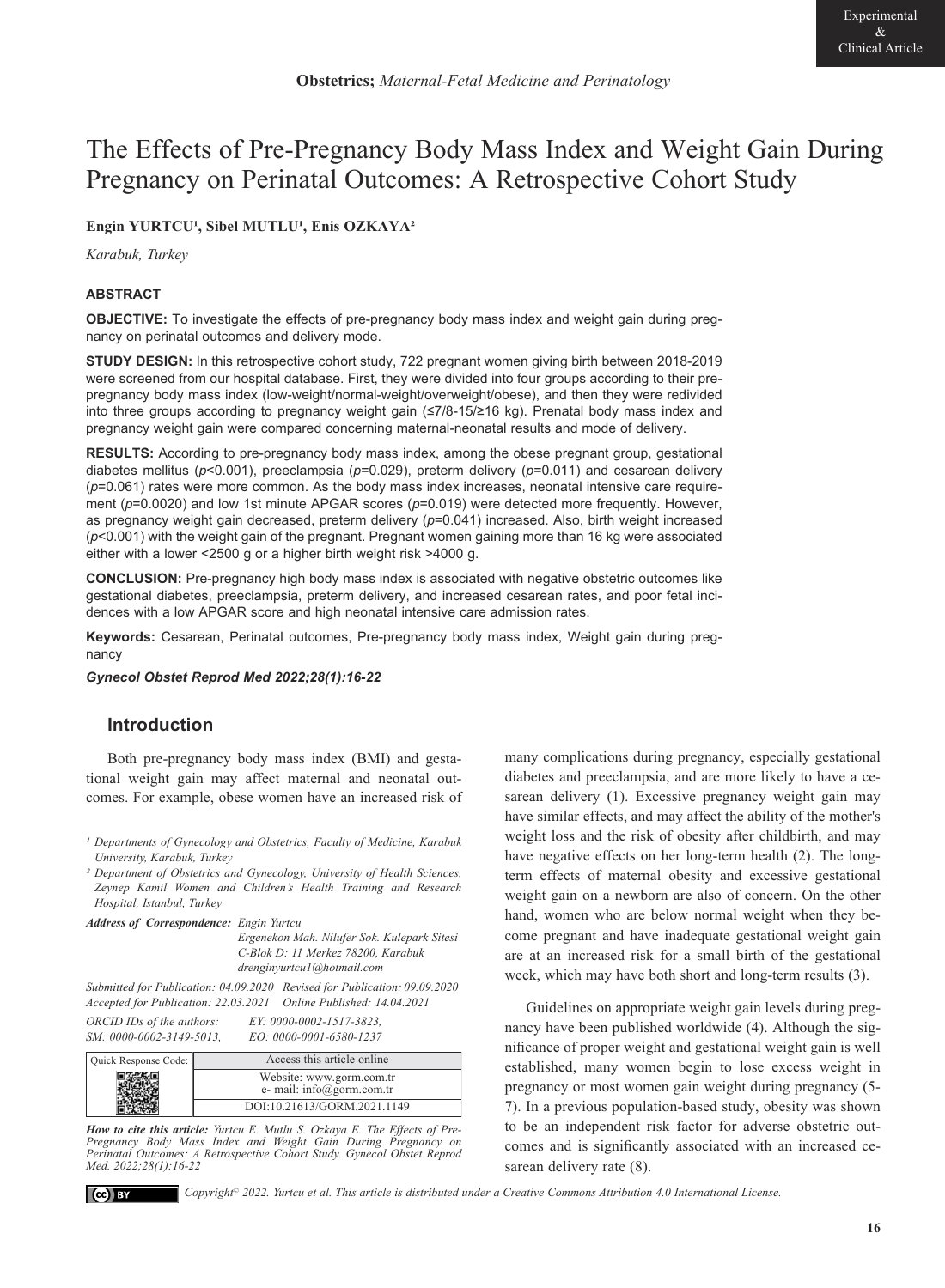In another study on the impacts of gestational weight on pregnancy outcome, data analysis revealed that obese women with low gestational weight gain had a decreased risk for preeclampsia, cesarean section, instrumental delivery, and large for gestational age (LGA) births. There was a 2-fold increased risk for preeclampsia and LGA infants among average and overweight women with excessive weight gain and high gestational weight gain increased the risk for cesarean delivery in all maternal BMI categorization (3).

The present study aimed to investigate the effects of prepregnancy BMI and weight gain during pregnancy on perinatal outcomes and mode of delivery.

## **Material and Method**

This retrospective cohort study was conducted between October 2018 and March 2019 in the Gynecology and Obstetrics Clinic of Karabuk University Training and Research Hospital of the Ministry of Health. This study was approved by the local ethics committee of Karabuk University (Ref. No:2020-189). Women with singleton pregnancies who gave birth in the delivery unit of our hospital were included in this study. Pregnant women without adequate records and medical history, births before 24 weeks, multiple pregnancies, pregnant women with severe systemic disease (e.g., diabetes mellitus, chronic hypertension, and chronic kidney failure) were excluded from this study. The records of 722 pregnant women who met these criteria were analyzed retrospectively. Pregnant women were divided into four groups according to the pre-pregnancy BMI; Group 1: Low weight (BMI:  $\leq$ 18.49 kg/m²), Group 2: Normal weight (BMI: 18.5-24.99 kg/m²), Group 3: Overweight (BMI: 25-29.99 kg/m²), Group 4: obese (BMI:  $\geq$  30 kg/m<sup>2</sup>). The pregnant women were also divided into three groups according to the weight gain during pregnancy: Group A: weight gain of seven kg or less in, Group B: weight gain between eight and 15 kilograms, Group C: weight gain of 16 and over kilograms. The groups were compared concerning maternal demographic parameters, obstetric outcomes (preterm delivery, preeclampsia, gestational hypertension, gestational diabetes mellitus, oligohydramnios, and intrauterine growth restriction (IUGR)), and fetal outcomes (birth weight, APGAR scores of newborn babies, and neonatal intensive care admissions). Pregnant women who had a previous cesarean delivery (n=254) and who had cesarean delivery due to malpresentation (n=12) were not included in this subgroup to evaluate the risk of cesarean delivery objectively. The following adverse pregnancy outcomes were evaluated: gestational hypertension (blood pressure >140/90 mmHg on at least two occasions greater than six hours apart without evidence of chronic hypertension), preeclampsia (criteria for gestational hypertension and significant proteinuria), gestational diabetes (at least two abnormal values on the 100-g glucose tolerance test following an elevated 50-g glucose challenge test), preterm premature rupture of membranes (PPROM) (membrane rupture before 37 weeks' gestation), preterm delivery (before 37 weeks gestation), IUGR (estimated fetal weight by ultrasound below the 10<sup>th</sup> percentile or birth weight below the  $10<sup>th</sup>$  percentile for gestational age), birth weight greater than 4000 g, and birth weight less than 2500 g.

Minitab package program and R software were used to perform statistical analyses. Before group comparisons, the compatibility of variables to normal distribution was determined using the Anderson-Darling test. It was determined that the variables did not show normal distribution. To compare groups, the Mann-Whitney U test was used in binary group comparisons, and the Kruskal Wallis test was used in multiple group comparisons. Dunn test was used to determine the different group (or groups) after the Kruskal-Wallis H test. The Chi-Square test was used in the analysis of categorical data. Logistics stepwise regression analysis was performed to analyze the factors that may affect the delivery type.  $p<0.05$  was used as a statistical significance level.

#### **Results**

Among 722 pregnant women included in this study, 105 (14.55%) were obese, 193 (26.73%) were overweight, 378 (52.35%) were normal weight, and 46 (6.37%) were in the low BMI group (Table I). Further classification revealed that 126  $(17.45\%)$  of the pregnant women gained <8kg, 423 (58.58%) gained 8-15 kg and 173 (23.96%) gained 16 kg or more during pregnancy (Table II). The education level in the obese group was lower than the normal BMI group (being a high school and university graduate 34.27% vs. 57.67%). Obese and overweight women were a little older and their parity was higher than normal weight. As the BMI of the pregnancy increased, the mean weight gains during pregnancy decreased.

In obese pregnant group, gestational diabetes mellitus (*p*<0.001), preeclampsia (*p*=0.029), preterm delivery  $(p=0.011)$  and cesarean delivery  $(p=0.061)$  were more common. As the BMI increases, neonatal intensive care requirement ( $p=0.002$ ) and low minute 1 APGAR score ( $p=0.019$ ) were detected more frequently. There was no difference between groups concerning oligohydramnios and IUGR rates (Table I). As weight gain decreased during pregnancy, preterm delivery (*p*=0.041) was found more frequently. As weight gain increased during pregnancy, birth weight increased  $(p<0.001)$ , and pregnant women with weight gain above 16 kg (Group C) were associated with lower rates to have a newborn with a birth weight less than 2500 g. On the other hand, higher rates to have a newborn with a birth weight over 4000 g were more common, but the rates of cesarean, preeclampsia, gestational diabetes mellitus, oligohydramnios, and IUGR were similar (Table II). The logistic regression analysis was performed for the data that might affect the mode of delivery, and we found that the cesarean rates increased as the BMI increased  $(p=0.026)$ .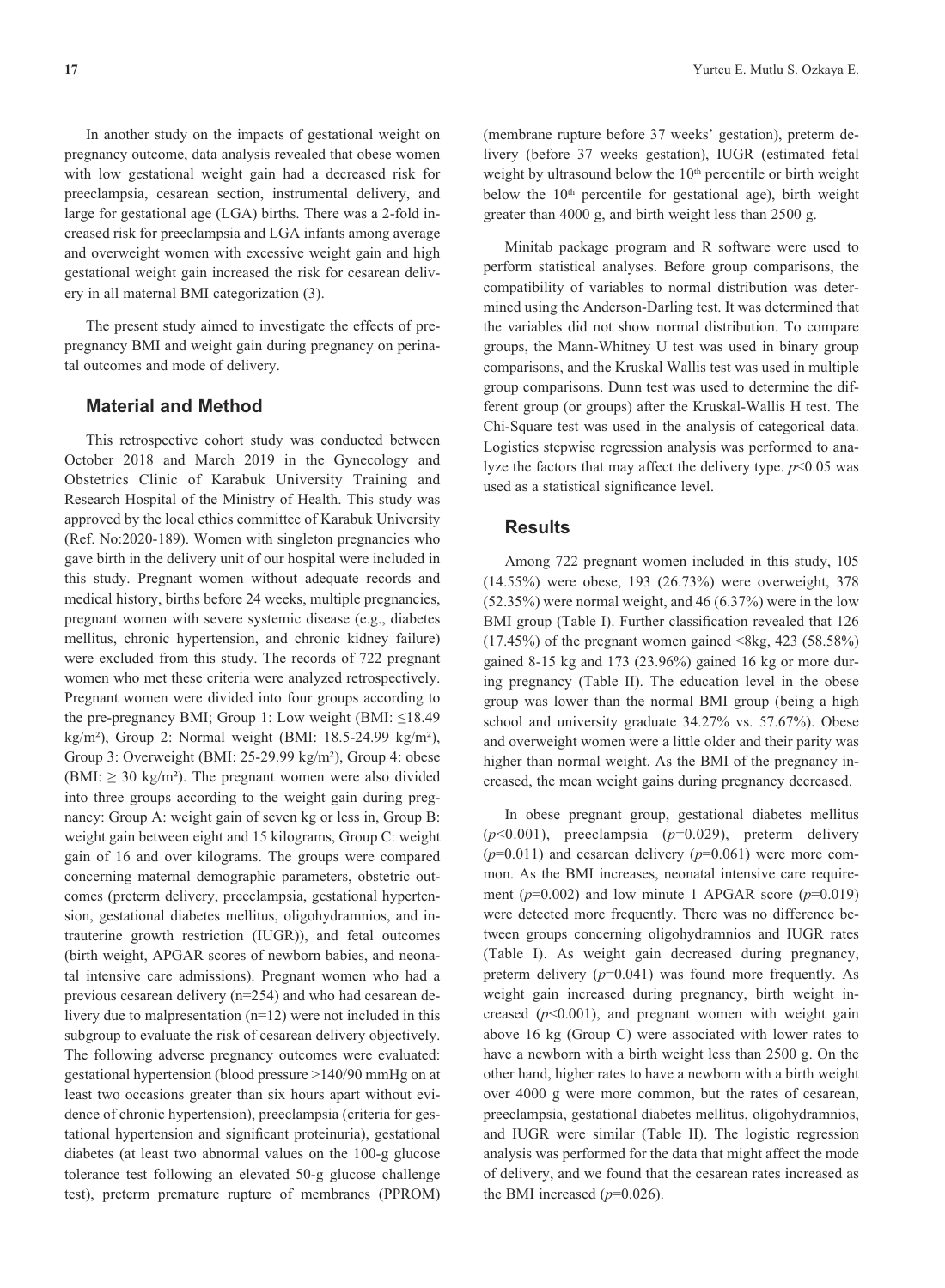*Table I: Comparison of the patients grouped by pre-pregnancy body mass index according to their demographic, clinical characteristics, obstetric, and neonatal outcomes*

|                                                 | Group 1               | Group 2                       | Group 3                     | Group 4                |           |
|-------------------------------------------------|-----------------------|-------------------------------|-----------------------------|------------------------|-----------|
|                                                 | (BMI <18.5)<br>$n=46$ | (BMI 18.5-24.99)<br>$n = 378$ | (BMI 25-29.99)<br>$n = 193$ | (BMI ≥30)<br>$n = 105$ | p         |
| Age (years)                                     | 26.80±4.07            | 27.66±5.16                    | 29.64±5.83                  | $30.07 \pm 5.43$       | < 0.001   |
| Pre-pregnancy BMI (kg/m <sup>2</sup> )          | 17.36±1.06            | $22.15 \pm 1.64$              | $27.01 \pm 1.32$            | 34.16±3.60             | < 0.001   |
| Gestational weight gain (kg)                    | 14.20±5.76            | 13.10±5.04                    | 11.56±5.28                  | $9.16 \pm 5.92$        | < 0.001   |
| BMI at delivery (kg/m <sup>2</sup> )            | 22.76±2.31            | 27.16±2.50                    | $31.47 \pm 2.18$            | 37.73±4.06             | < 0.001   |
| Gravidity                                       | $1.93 \pm 1.08$       | $2.25 \pm 1.34$               | $2.62 \pm 1.42$             | $2.64 \pm 1.20$        | < 0.001   |
| Parity                                          | $0.69 \pm 0.91$       | $1.01 \pm 1.13$               | $1.30 \pm 1.12$             | $1.37 \pm 0.89$        | < 0.001   |
| Gestational age (weeks)                         | 38.85±1.04            | 38.43±1.84                    | 38.28±1.67                  | 38.15±1.71             | 0.011     |
| Preterm delivery-n (%)                          | 1(2.17)               | 48 (12.69)                    | 24 (12.43)                  | 21(20)                 | 0.011     |
| PPROM-n (%)                                     | 0(0)                  | 9(2.38)                       | 4(2.07)                     | 2(1.9)                 | <b>NA</b> |
| GDM-n (%)                                       | 1(2.17)               | 8(2.11)                       | 11(5.69)                    | 16 (15.23)             | < 0.001   |
| Preeclampsia-n (%)                              | 0(0)                  | 10(2.64)                      | 4(2.07)                     | 8(7.61)                | 0.029     |
| Gestational Hypertension and Preeclampsia-n (%) | 0(0)                  | 10(2.64)                      | 8(4.14)                     | 9(8.57)                | 0.018     |
| Birth weight (g)                                | 3160.5±426.9          | 3209.0±523.3                  | 3242.2±501.8                | 3299.5±533.7           | 0.294     |
| 1st min APGAR score ≤6-n (%)                    | 0(0)                  | 11(2.91)                      | 3(1.55)                     | 8(7.61)                | 0.019     |
| 5th min APGAR score ≤6-n (%)                    | 0(0)                  | 2(0.52)                       | 0(0)                        | 1(0.95)                | NA        |
| NICU admission-n (%)                            | 1(2.17)               | 55 (14.55)                    | 32 (16.58)                  | 25 (23.80)             | 0.002     |
| CS rate-n $(\%)$                                | 12 (34.29)            | 85 (31.72)                    | 37 (35.92)                  | 26 (52)                | 0.061     |

*NICU: Neonatal intensive care unit, BMI: Body mass index, GDM: Gestational diabetes mellitus, CS: Cesarean section, PPROM: Preterm premature rupture of membranes, IUGR: Intrauterine growth restriction, NA: Not applicable* 

*Table II: Comparison of the patients grouped by weight gain during pregnancy according to their demographic, clinical characteristics, obstetric, and neonatal outcomes*

|                                                 | <b>Group A</b>    | <b>Group B</b>  | <b>Group C</b>  |                  |
|-------------------------------------------------|-------------------|-----------------|-----------------|------------------|
|                                                 | $( 8 \text{ kg})$ | $(8-15$ kg)     | $n = 126$       |                  |
|                                                 | $n = 423$         | (216 kg)        | $n = 173$       | $\boldsymbol{p}$ |
| Age (years)                                     | 28.99±6.07        | 28.51±5.36      | 28.06±5.12      | 0.424            |
| Pre-pregnancy BMI (kg/m <sup>2</sup> )          | 27.35±6.02        | 24.86±4.66      | 23.33±4.27      | < 0.001          |
| Gestational weight gain (kg)                    | $4.52 \pm 3.02$   | 11.46±2.10      | 19.38±3.52      | < 0.001          |
| BMI at delivery (kg/m <sup>2</sup> )            | 29.11±5.77        | 29.28±4.68      | 30.72±4.50      | < 0.001          |
| Gravidity                                       | $2.70 \pm 1.54$   | $2.42 \pm 1.33$ | $2.07 \pm 1.16$ | < 0.001          |
| Parity                                          | $1.42 \pm 1.12$   | $1.15 \pm 1.14$ | $0.82 \pm 0.90$ | < 0.001          |
| Gestational age (weeks)                         | 38.09±1.99        | 38.34±1.68      | 38.68±1.65      | 0.013            |
| Preterm delivery-n (%)                          | 22 (17.46)        | 58 (13.71)      | 14 (8.09)       | 0.041            |
| PPROM-n (%)                                     | 3(2.38)           | 10(2.36)        | 2(1.15)         | 0.584            |
| GDM-n (%)                                       | 12(9.52)          | 17(4.01)        | 7(4.04)         | 0.061            |
| Preeclampsia-n (%)                              | 5(3.96)           | 9(2.12)         | 8(4.62)         | 0.230            |
| Gestational Hypertension and Preeclampsia-n (%) | 6(4.76)           | 12(2.38)        | 9(5.20)         | 0.317            |
| Birth weight (g)                                | 3079.9±585.2      | 3218.8±491.2    | 3358.0±482.2    | < 0.001          |
| $<$ 2500 g-n (%)                                | 19 (15.07)        | 32 (7.56)       | 4(2.31)         |                  |
| < 0.001                                         |                   |                 |                 |                  |
| 2500-3999 g-n (%)                               | 99 (78.57)        | 370 (87.47)     | 153 (88.43)     |                  |
| ≥4000 g-n (%)                                   | 8(6.34)           | 21 (4.96)       | 16 (9.24)       |                  |
| 1 <sup>st</sup> min APGAR score ≤6-n (%)        | 6(4.76)           | 13(3.07)        | 3(1.73)         | 0.322            |
| 5 <sup>th</sup> min APGAR score ≤6-n (%)        | 1(0.79)           | 1(0.23)         | 1(0.57)         | <b>NA</b>        |
| NICU admission                                  | 24 (19.04)        | 65 (15.36)      | 24 (13.87)      | 0.473            |
| CS rate-n $(\%)$                                | 26 (35.62)        | 90 (34.35)      | 44 (36.36)      | 0.924            |

*NICU: Neonatal intensive care unit, BMI: Body mass index, GDM: Gestational diabetes mellitus, CS: Cesarean section, PPROM: Preterm premature rupture of membranes, IUGR: Intrauterine growth restriction, NA: Not applicable*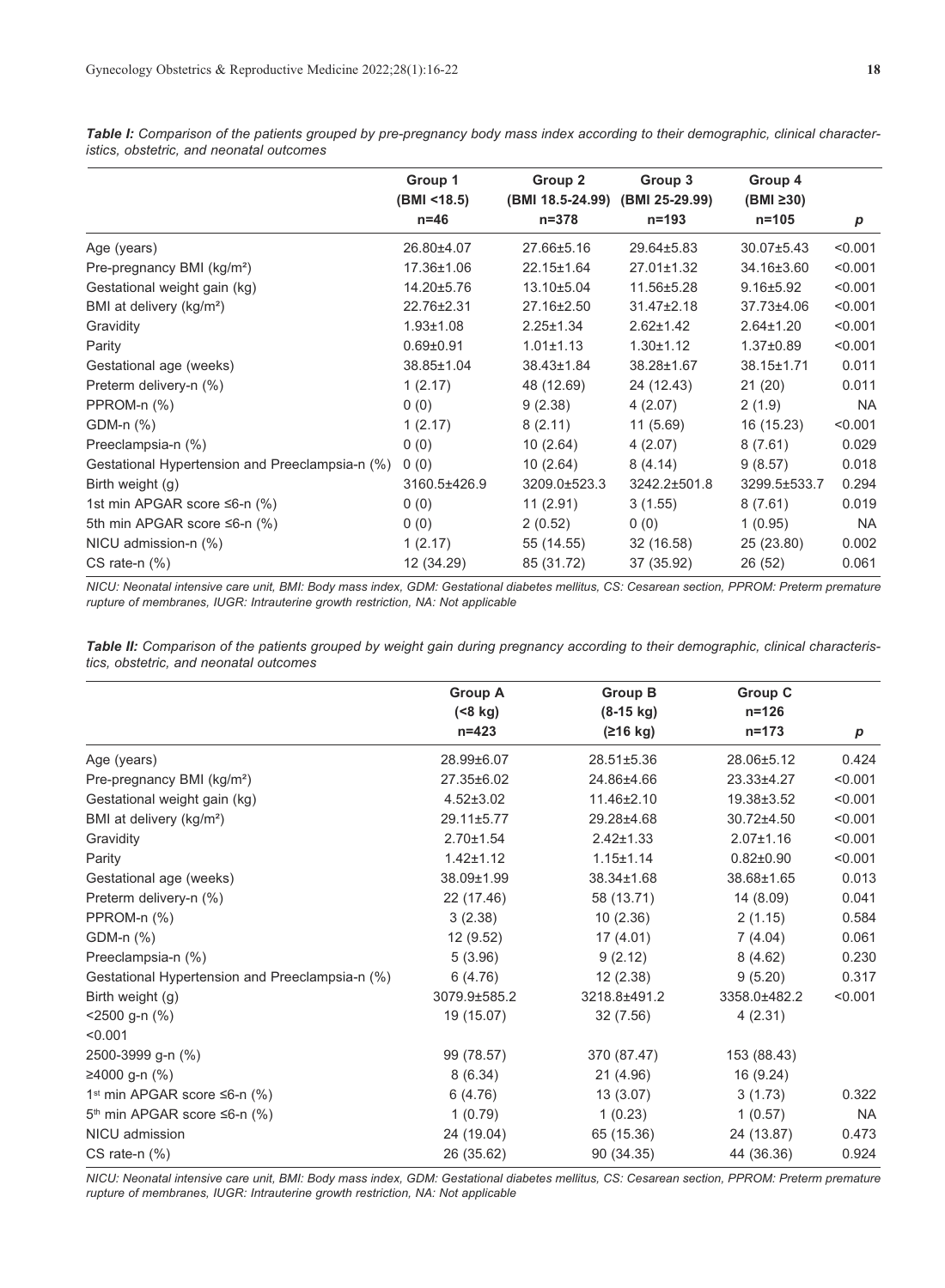Table III showed the results of the groups and subgroups grouped by pre-pregnancy BMI and weight gain during pregnancy, respectively. Preterm birth, gestational diabetes mellitus, preeclampsia, and 1st minute low APGAR score rates were insignificantly higher in Group 4C included patients who were obese and excessive weight gain during pregnancy  $(≥16$ kg) than all other groups. In Group 2, pre-pregnancy normal weight group, the rate of preterm delivery increased as weight gain decreased during pregnancy (*p*=0.008) (Table III).

## **Discussion**

Obesity is determined in women with BMI  $\geq$ 30 kg/m<sup>2</sup> (9) and based on this cut-off value, different classes have been introduced to determine risk category as Class I (BMI 30.0 to 34.9 kg/m2), class II (BMI 35.0 to 39.9 kg/m2), and class III (BMI  $\geq$ 40 kg/m<sup>2</sup>). All these cut-off values and classifications were established for the non-pregnant population and do not adapt well to the pregnant population. Thus, it is crucial to consider pregnant women to be obese or non-obese based on their pre-pregnancy BMI. In our study, we assessed the impacts of both pre-pregnancy BMI and weight gain during pregnancy on perinatal outcomes to overcome inconsistency in the classification of BMI in pregnant women. Obesity was shown to be modestly increased the risk of early pregnancy loss. In a systematic review, including six retrospective studies, in 28,538 women (10), obesity was associated with the risk of miscarriage. Additional data confirmed this increased risk in this population and revealed that obese women with a history of recurrent miscarriage were at increased risk of future pregnancy loss compared with women with a normal BMI (11). However, both reviews had high heterogeneity for the included studies. Given that we aimed to assess both maternal and neonatal outcomes, we did not include pregnant women with early miscarriages. Another pregnancy complication that was mostly discussed in the literature is gestational diabetes. The risk of developing gestational diabetes mellitus (GDM) was significantly higher in obese women than in the general obstetric population (12,13), and this risk increased with increasing maternal weight and BMI (14,15). In a systematic review of studies on pre-pregnancy BMI and risk of GDM, the prevalence of GDM increased by 0.92 percent for every 1 kg/m<sup>2</sup> increase in BMI (16). As we presented in our results, maternal BMI was also an independent risk factor for both preeclampsia and gestational hypertension (17-23). Consistently, a very well-organized systematic review of 13 cohort studies comprising nearly 1.4 million women revealed that the risk of preeclampsia doubled with each five to seven kg/m2 increase in pre-pregnancy BMI (20). In our study population, pre-pregnancy BMI was associated with preeclampsia.

Several pregnancy complications may lead to an iatrogenically increased rate of premature deliveries, and prematurity is the main risk factor for neonatal deaths. Pre-pregnancy obesity is also associated with hypertension, preeclampsia, and diabetes and indirectly increases the risk of medically indi-

| Pre-pregnancy BMI                                  |                             | Group 1 (BMI <18.5) n=46       |                    |             |                            | Group 2 (BMI 18.5-24.99) n=378 |                 |              | Group 3 (BMI 25-29.99) n=193    |                        |                    |                   |                    | Group 4 (BMI 230) n=105    |                    |        |
|----------------------------------------------------|-----------------------------|--------------------------------|--------------------|-------------|----------------------------|--------------------------------|-----------------|--------------|---------------------------------|------------------------|--------------------|-------------------|--------------------|----------------------------|--------------------|--------|
| Weight gain during pregnancy                       |                             | Group 1A Group 1B Group 1C     |                    | $\circ$     | Group 2A Group 2B          |                                | Group 2C        | $\Omega$     | Group 3A Group 3B Group 3C      |                        |                    | Ω                 |                    | Group 4A Group 4B Group 4C |                    | p      |
|                                                    | (68 kq)                     | $(8 - 15$ kg) $ $ (216 kg)     |                    |             | (68 kq)                    | $(8 - 15 kg)$                  | (216 kg)        |              | (68 k)                          | $(8-15$ kg)            | (216 kg)           |                   | (68 k)             | $(8-15$ kg)                | (516 kq)           |        |
|                                                    | n=9                         | $n=21$                         | $n = 16$           |             | $n=41$                     | $n = 228$                      | $n = 109$       |              | $n = 40$                        | $n = 116$              | $n=37$             |                   | $n = 36$           | $n = 58$                   | n=11               |        |
| Preterm delivery - n (%)                           | O(0)                        | $\widetilde{O}(0)$             | 1(6.25)            | 0.341       | 9(21.95)                   | 33(14.47)                      | 6(5.50)         | 0.008        | 6(15.00)                        | $14(12.06)$ $4(10.81)$ |                    |                   | $0.845$ $7(19.44)$ | 11(18.94)                  | 3(27.27)           | 0.826  |
| $GDM - n (%)$                                      | 1(11.11)                    | 0(0)                           | $\widetilde{O}(0)$ | 0.187       | 0(0)                       | 6(2.63)                        | 2(1.83)         | 0.355        | 3(7.50)                         | 6(5.17)                | 2(5.40)            | 0.866             | 8(22.22)           | 5(8.62)                    | 3(27.27)           | 0.104  |
| Preeclampsia - n (%)                               | $\widetilde{\mathrm{O}}(0)$ | $\widetilde{O}(0)$             | $\widetilde{O}(0)$ |             | 2(4.87)                    | 2(0.87)                        | 6(5.50)         | 0.03         | 2(5.00)                         | 2(1.72)                | $\widetilde{O}(0)$ | 0.242             | 1(2.77)            | 5(8.62)                    | 2(18.18)           | 0.231  |
| Gestational hypertension and<br>preeclampsia-n (%) | $\widetilde{O}(0)$          | $\widetilde{O}(0)$             | O(0)               |             | 2(4.87)                    | 2(0.87)                        | 6(5.50)         | 0.03         | 2(5.00)                         | 5(4.31)                | 1(2.70)            | $0.862$ $2(5.55)$ |                    | 5(8.62)                    | 2(18.18)           | 0.477  |
| 1st min APGAR score $\leq 6$ - n $(%)$   0(0)      |                             | $\widetilde{O}(0)$             | O(0)               |             | (7.31)<br>ᢆ                | 7(3.07)                        | 1(0.91)         | 0.129   0(0) |                                 | 2(1.72)                | 1(2.70)            | $0.464$ 3(8.33)   |                    | 4(6.89)                    | 1(9.09)            | 0.950  |
| 5th min APGAR score <6 - n (%)   0(0)              |                             | $\widetilde{O}(0)$             | O(0)               |             | (2.43)<br>$\overline{ }$   | $\widetilde{\mathrm{O}}(0)$    | (0.91)          | 0.124        | O(0)                            | $\widetilde{O}(0)$     | $\widetilde{O}(0)$ |                   | $\widetilde{O}(0)$ | 1(1.72)                    | $\widetilde{O}(0)$ | 0.550  |
| NICU admission - n (%)                             | $\widetilde{O}(0)$          | 1(4.76)                        | O(0)               | 0.451       | 1(26.82)<br>$\overline{ }$ | 3(13.59)                       | 13(11.92)       | 0.084        | 6(15)                           | 17(14.65)              | 9(24.32)           | 0.399             | 7(19.44)           | 16(27.58)                  | 2(18.18)           | 0.594  |
| CS rate-n (%)                                      | 2(50.00)                    | 6(35.29)  4(28.57)             |                    | 0.729 7(25) |                            | 48(30.57)                      | 30(36.14) 0.487 |              | 5(23.80)                        | 24(38.09)   8(42.10)   |                    | 0.394             |                    | $12(60.00)$   $12(48.00)$  | 2(40.00)           | 10.617 |
| Vaginal birth rate -N (%)                          |                             | $2(50.00)$ 11(64.70) 10(71,42) |                    |             | 1(75)<br>Ń                 | 109(69.42) 53(63,85)           |                 |              | $16(76.19)$ 39(61.90) 11(57.89) |                        |                    |                   | 8(40.00)           | 13(52.00)                  | 3(60.00)           |        |
|                                                    |                             |                                |                    |             |                            |                                |                 |              |                                 |                        |                    |                   |                    |                            |                    |        |

*Table III: Comparison of the groups and subgroups according to the obstetric and neonatal outcomes*

Table III: Comparison of the groups and subgroups according to the obstetric and neonatal outcomes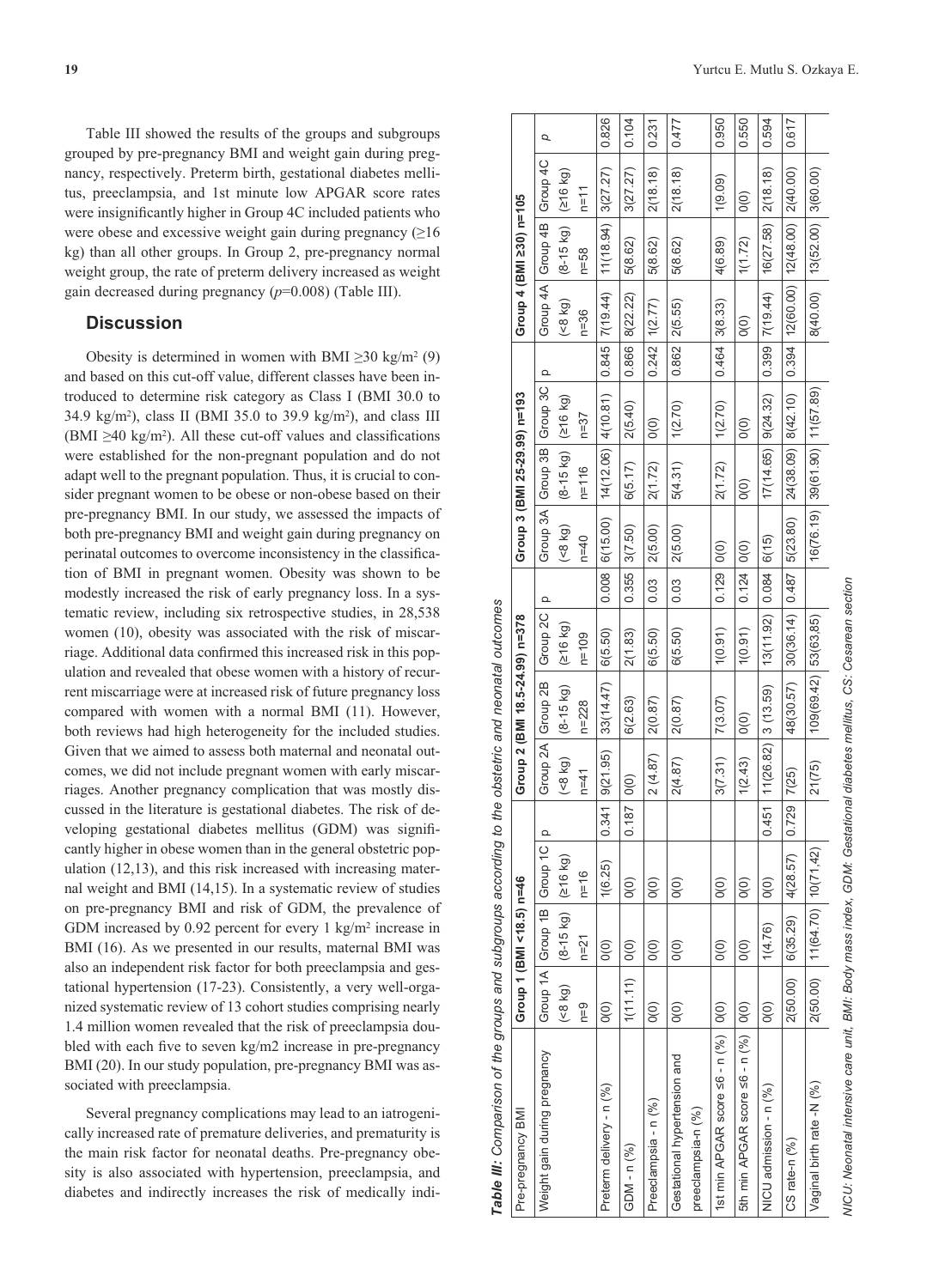cated preterm delivery. In a systematic review on this issue, overweight and obese women were at an increased risk of induced preterm birth compared with women of normal BMI (24). There is some evidence that pre-pregnancy obesity may also prolong pregnancy (25), but the mechanism has not been determined yet. Although obesity was shown to be a risk factor for prolonged labor, the duration of the second stage of labor did not appear to be affected by increasing BMI (26,27). As a consequence of all these pregnancy complications, obesity was also a risk factor for both elective and emergency cesarean delivery (28). Obesity-related pregnancy complications, such as higher infant birth weight, increased frequency of preterm and post-term delivery, were reported to be major confounders for the excess risk of cesarean delivery (29).

The Committee on Nutritional Status during Pregnancy and Lactation of the Institute of Medicine analyzed all published data regarding the relationship between pre-pregnancy weight, weight gain during pregnancy, and pregnancy outcome. Based on that analysis, some recommendations have been introduced for healthy gestation (30). These recommendations aimed to prepare pregnant to deliver a term live-born infant with a birth weight between 3000 and 4000 g. Recommendations for gestational weight gain were established based on pre-pregnancy body mass index. Therefore, it was suggested that determining BMI before pregnancy should be an integral part of the physical examination of pregnant women. Studies have suggested that women with class II or III obesity might benefit from lower weight gain target ranges than women with class I obesity (31-33). In our study, we found negatively correlated pre-pregnancy BMI and weight gain during pregnancy.

Gestational weight gain above suggested values has been associated with an increased risk of macrosomia and large for gestational age (LGA) infants, a cesarean delivery (34), pregnancy-related hypertension (gestational hypertension, preeclampsia) (35-39), and gestational diabetes (40). A systematic review revealed that high gestational weight gain was associated with a lower risk of preterm birth and small for gestational age, higher risk of LGA and macrosomia, and cesarean delivery compared with women whose gestational weight gain within the recommended range (34).

In a recently published study conducted on the Turkish population, the authors showed that gestational mean weight gain was 10.7 kg in the group with gestational diabetes, whereas it was 7.9 kg in the control group. In this study, prepregnancy body weights were also significantly different between the two groups (72 kg vs. 60 kg,  $p<0.001$ ). Predictive values of pre-pregnancy weight and gestational weight gains for gestational diabetes were well documented in this study; however, no data were presented regarding pregnancy complications and outcomes (41). Our study had a higher number of pregnant to evaluate these differences compared to that study.

There were also some limitations in our study. The retrospective nature of this study was the main limitation. We could not evaluate the other possible risk factors that might be associated with gestational diabetes and preeclampsia, such as family history and previous pregnancy outcomes. The patients were divided into subgroups according to their prepregnancy BMI and weight gain during pregnancy. The patient distribution between the subgroups was not similar. Additionally, the higher number of patients may be the strength of the current study.

In conclusion, pre-pregnancy high BMI is associated with negative obstetric outcomes, such as gestational diabetes, preeclampsia, preterm delivery and increased cesarean rates, and poor fetal outcomes with low APGAR score and high neonatal intensive care admission rate. The findings suggest that there is a strong relationship between weight gain during pregnancy and birth weight. It should be ensured that candidates who are overweight and obese should be directed to weight control by considering the risks of pregnancy and management should be individualized.

*Acknowledgment: We would like to thank Dr. Seyit Ali Kayıs for his valuable suggestions regarding the statistical analysis and interpretation of results. This study has been presented in the 4th International Pregnancy, Birth and Postpartum Congress in Bolu, Turkey as an oral presentation date 20- 23/02/2020.* 

*Conflict of interest: The authors have no conflict interests to declare.* 

*Funding: None.* 

*Consent to participate: All participants signed informed written consent before being enrolled in the study.* 

*Availability of data and materials: The data supporting this study is available through the corresponding author upon reasonable request. The datasets and code used and/or analyzed during the current study are available from the corresponding author on reasonable request.* 

*Authors' contributions: EY. researched literature and conceived the study. EY. and SM. were involved in protocol development, gaining ethical approval, patient recruitment, and data analysis. EO. and EY. did the critical revision of the article. EY. and EO. wrote the first draft of the manuscript. All authors reviewed and edited the manuscript and approved the final version of the manuscript.*

#### **References**

- 1. Schummers L, Hutcheon JA, Bodnar LM, Lieberman E, Himes KP. Risk of adverse pregnancy outcomes by prepregnancy body mass index: a population-based study to inform prepregnancy weight loss counseling. Obstet Gynecol. 2015;125(1):133-43. Doi: 10.1097/AOG.00000 00000000591.
- 2. Rooney BL, Schauberger CW. Excess pregnancy weight gain and long-term obesity: one decade later. Obstet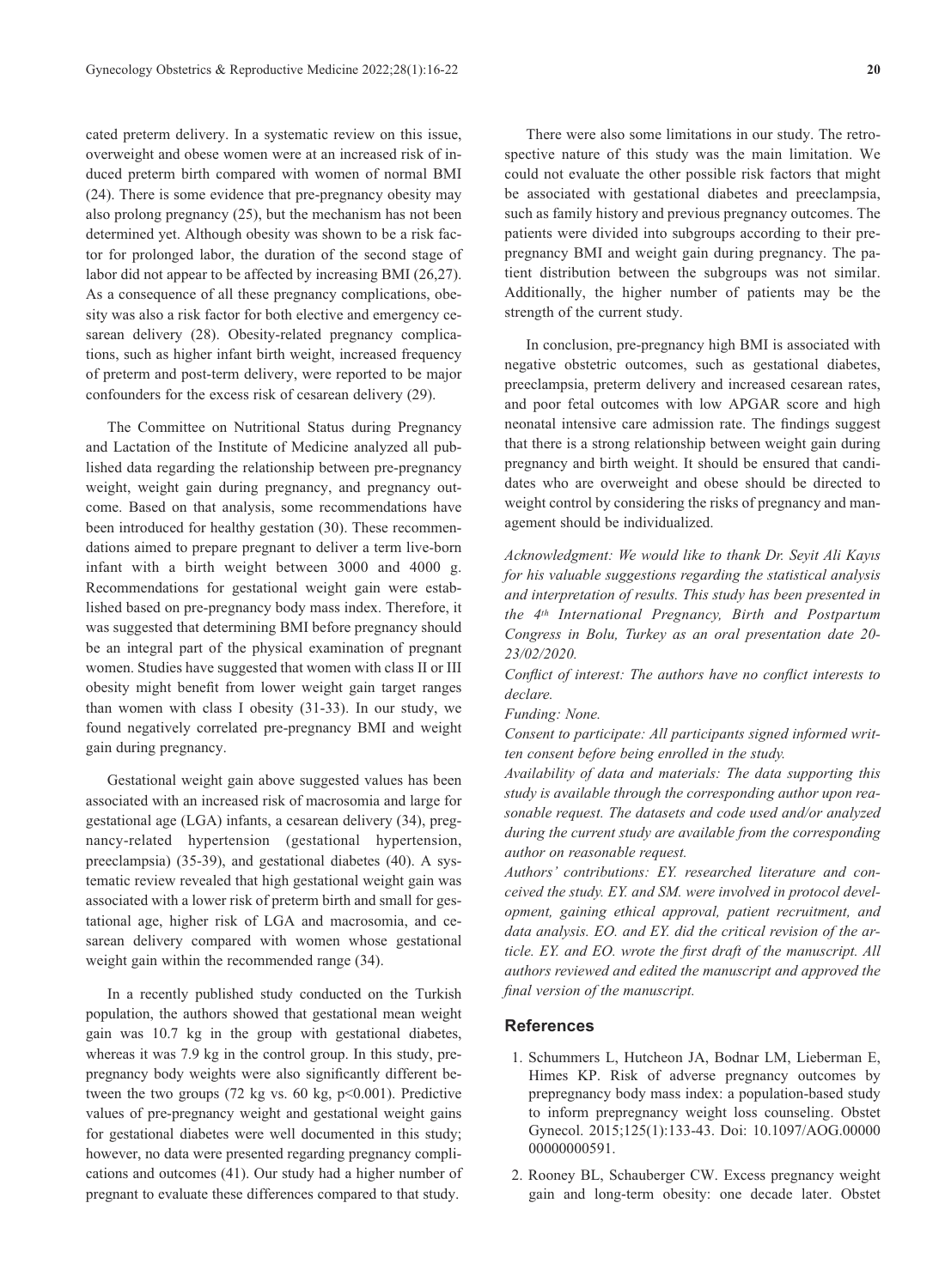Gynecol. 2002;100(2):245-52. Doi: 10.1016/s0029-7844 (02)02125-7.

- 3. Cedergren M. Effects of gestational weight gain and body mass index on obstetric outcome in Sweden. Int J Gynaecol Obstet. 2006;93(3):269-74. Doi: 10.1016/j.ijgo. 2006.03.002.
- 4. Alavi N, Haley S, Chow K, McDonald SD. Comparison of national gestational weight gain guidelines and energy intake recommendations. Obes Rev. 2013;14(1):68-85. Doi: 10.1111/j.1467-789X.2012.01059.x.
- 5. Chung JG, Taylor RS, Thompson JM, Anderson NH, Dekker GA, Kenny LC, et al. Gestational weight gain and adverse pregnancy outcomes in a nulliparous cohort. Eur J Obstet Gynecol Reprod Biol. 2013;167(2):149-53. Doi: 10.1016/j.ejogrb.2012.11.020.
- 6. Daemers DO, Wijnen HA, van Limbeek EB, Budé LM, de Vries RG. Patterns of gestational weight gain in healthy, low-risk pregnant women without co-morbidities. Midwifery. 2013;29(5):535-41. Doi: 10.1016/j.midw. 2012.04.012.
- 7. Ferraro ZM, Barrowman N, Prud'homme D, Walker M, Wen SW, Rodger M, et al. Excessive gestational weight gain predicts large for gestational age neonates independent of maternal body mass index. J Matern Fetal Neonatal Med. 2012;25(5):538-42. Doi:10.3109/147670 58.2011.638953.
- 8. Weiss JL, Malone FD, Emig D, Ball RH, Nyberg DA, Comstock CH, et al. Obesity, obstetric complications and cesarean delivery rate--a population-based screening study. Am J Obstet Gynecol. 2004;190(4):1091-7. Doi: 10.1016/j.ajog.2003.09.058.
- 9. ACOG Practice Bulletin No 156: Obesity in Pregnancy. Obstet Gynecol. 2015;126(6):e112-e126. Doi: 10.1097/ AOG.0000000000001211. Erratum in: Obstet Gynecol. 2016;128(6):1450. PMID: 26595582.
- 10. Boots C, Stephenson MD. Does obesity increase the risk of miscarriage in spontaneous conception: a systematic review. Semin Reprod Med. 2011;29(6):507-13. Doi: 10. 1055/s-0031-1293204.
- 11. Cavalcante MB, Sarno M, Peixoto AB, Junior EA, Barini R. Obesity and recurrent miscarriage: A systematic review and meta-analysis. J Obstet Gynaecol Res. 2019;45(1):30- 8. Doi: 10.1111/jog.13799.
- 12. Ehrenberg HM, Dierker L, Milluzzi C, Mercer BM. Prevalence of maternal obesity in an urban center. Am J Obstet Gynecol. 2002;187(5):1189-93. Doi: 10.1067/ mob.2002.127125.
- 13. Gross T, Sokol RJ, King KC. Obesity in pregnancy: risks and outcome. Obstet Gynecol. 1980;56(4):446-50. PMID: 7422189.
- 14. Sebire NJ, Jolly M, Harris JP, Wadsworth J, Joffe M, Beard RW, et al. Maternal obesity and pregnancy outcome: a study of 287,213 pregnancies in London. Int J

Obes Relat Metab Disord. 2001;25(8):1175-82. Doi: 10.1038/sj.ijo.0801670.

- 15. Chu SY, Callaghan WM, Kim SY, Schmid CH, Lau J, England LJ, et al. Maternal obesity and risk of gestational diabetes mellitus. Diabetes Care. 2007;30(8):2070-6. Doi: 10.2337/dc06-2559a.
- 16. Torloni MR, Betrán AP, Horta BL, Nakamura MU, Atallah AN, Moron AF, et al. Prepregnancy BMI and the risk of gestational diabetes: a systematic review of the literature with meta-analysis. Obes Rev. 2009;10(2):194- 203. Doi: 10.1111/j.1467-789X.2008.00541.x.
- 17. Robinson HE, O'Connell CM, Joseph KS, McLeod NL. Maternal outcomes in pregnancies complicated by obesity. Obstet Gynecol. 2005;106(6):1357-64. Doi: 10.1097/01.AOG.0000188387.88032.41.
- 18. Sibai BM, Gordon T, Thom E, Caritis SN, Klebanoff M, McNellis D, et al. Risk factors for preeclampsia in healthy nulliparous women: a prospective multicenter study. The National Institute of Child Health and Human Development Network of Maternal-Fetal Medicine Units. Am J Obstet Gynecol. 1995;172(2 Pt 1):642-48. Doi: 10.1016/0002-9378(95)90586-3.
- 19. Sibai BM, Ewell M, Levine RJ, Klebanoff MA, Esterlitz J, Catalano PM, et al. Risk factors associated with preeclampsia in healthy nulliparous women. The Calcium for Preeclampsia Prevention (CPEP) Study Group. Am J Obstet Gynecol. 1997;177(5):1003-10. Doi: 10.1016/ s0002-9378(97)70004-8.
- 20. O'Brien TE, Ray JG, Chan WS. Maternal body mass index and the risk of preeclampsia: a systematic overview. Epidemiology. 2003;14(3):368-74. Doi: 10.1097/0000164 8-200305000-00020.
- 21. HAPO Study Cooperative Research Group. Hyperglycaemia and Adverse Pregnancy Outcome (HAPO) Study: associations with maternal body mass index. BJOG. 2010;117(5):575-84. Doi: 10.1111/j.1471-0528.2009. 02486.x.
- 22. Gaillard R, Steegers EA, Hofman A, Jaddoe VW. Associations of maternal obesity with blood pressure and the risks of gestational hypertensive disorders. The Generation R Study. J Hypertens. 2011;29(5):937-44. Doi: 10.1097/HJH.0b013e328345500c.
- 23. Stuebe AM, Landon MB, Lai Y, Spong CY, Carpenter MW, Ramin SM, et al. Maternal BMI, glucose tolerance, and adverse pregnancy outcomes. Am J Obstet Gynecol. 2012;207(1):62.e1-7. Doi: 10.1016/j.ajog.2012.04.035.
- 24. McDonald SD, Han Z, Mulla S, Beyene J; Knowledge Synthesis Group. Overweight and obesity in mothers and risk of preterm birth and low birth weight infants: systematic review and meta-analyses. BMJ. 2010;341:c3428. Doi: 10.1136/bmj.c3428.
- 25. Usha Kiran TS, Hemmadi S, Bethel J, Evans J. Outcome of pregnancy in a woman with an increased body mass index. BJOG. 2005;112(6):768-72. Doi: 10.1111/j.1471-